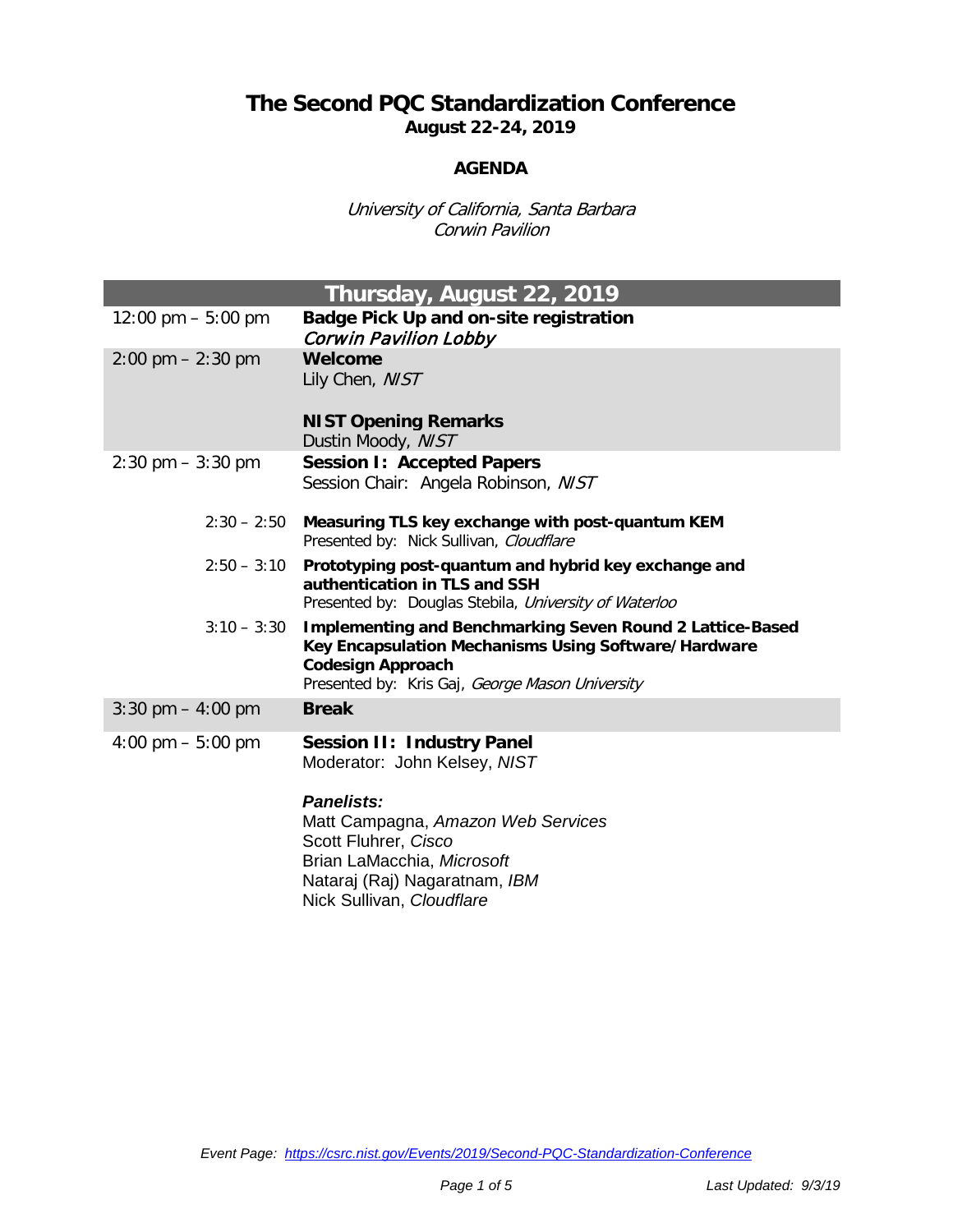| Friday, August 23, 2019 |                                                                                                                                                           |  |
|-------------------------|-----------------------------------------------------------------------------------------------------------------------------------------------------------|--|
| $8:00$ am $-5:00$ pm    | <b>Badge Pick Up and on-site registration</b><br><b>Corwin Pavilion Lobby</b>                                                                             |  |
| $8:30$ am $-9:45$ am    | Session III: : Round 2 Team Updates<br>Session Chair: Dustin Moody, NIST                                                                                  |  |
| $8:30 - 8:45$           | <b>CRYSTALS-Dilithium</b><br>Presented by: Vadim Lyubashevsky, IBM Research Zurich                                                                        |  |
| $8:45 - 9:00$           | qTesla<br>Presented by: Patrick Longa, Microsoft Research                                                                                                 |  |
| $9:00 - 9:15$           | <b>Falcon</b><br>Presented by: Thomas Prest, POShield                                                                                                     |  |
| $9:15 - 9:30$           | <b>Picnic</b><br>Presented by: Greg Zaverucha, Microsoft                                                                                                  |  |
| $9:30 - 9:45$           | Sphincs+<br>Presented by: Andreas Hülsing, Eindhoven University of Technology                                                                             |  |
| $9:45$ am $-10:15$ am   | <b>Break</b>                                                                                                                                              |  |
| 10:15 am $-$ 11:55 am   | <b>Session IV: Accepted Papers</b><br>Session Chair: Carl Miller, NIST                                                                                    |  |
| $10:15 - 10:35$         | Approximate Trapdoors for Lattices and Smaller Hash-and-Sign<br><b>Signatures</b><br>Presented by: Yilei Chen, Visa Research                              |  |
| $10:35 - 10:55$         | Simple, Fast and Constant-Time Gaussian Sampling over the<br><b>Integers for Falcon</b><br>Presented by: Melissa Rossi, Thales & École normale supérieure |  |
| $10:55 - 11:15$         | Sharing the LUOV: Threshold Post-Quantum Signatures<br>Presented by: Daniele Cozzo, KU Leuven                                                             |  |
| $11:15 - 11:35$         | New Attacks on Lifted Unbalanced Oil Vinegar<br>Presented by: Jintai Ding, Univesrity of Cincinnati                                                       |  |
| $11:35 - 11:55$         | Visualizing size-security tradeoffs for lattice-based encryption<br>Presented by: Daniel J. Bernstein, University of Illinois at Chicago                  |  |
| 11:55 am $-$ 1:15 pm    | <b>Lunch</b> (De La Guerra Commons or UCEN Food Court)<br>for those staying off campus, tickets can be purchased in the lobby of<br>De La Guerra Commons  |  |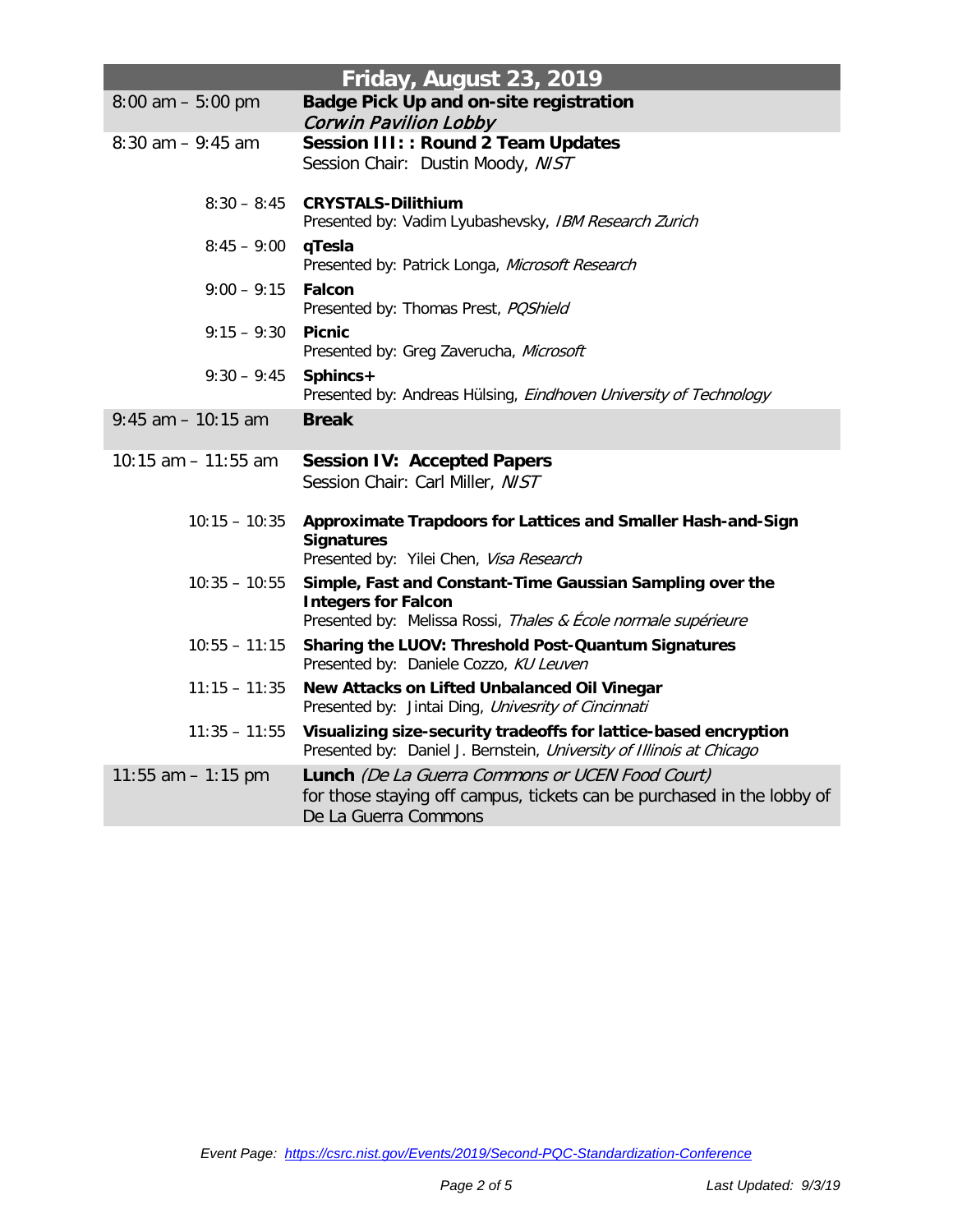| Friday, August 23, 2019 |                                                                                                                                                                                                                         |  |
|-------------------------|-------------------------------------------------------------------------------------------------------------------------------------------------------------------------------------------------------------------------|--|
| 1:15 pm $- 2:15$ pm     | <b>Session V: Round 2 Team Updates</b><br>Session Chair: Daniel Smith-Tone, NIST                                                                                                                                        |  |
| $1:15 - 1:30$           | <b>LUOV</b><br>Presented by: Ward Beullens, KU Leuven                                                                                                                                                                   |  |
| $1:30 - 1:45$           | Rainbow<br>Presented by: Jintai Ding, University of Cincinnati                                                                                                                                                          |  |
| $1:45 - 2:00$           | <b>GeMSS</b><br>Presented by: Ludovic Perret, Cryptonext                                                                                                                                                                |  |
| $2:00 - 2:15$           | <b>MQDSS</b><br>Presented by: Andreas Hülsing, Eindhoven University of Technology                                                                                                                                       |  |
| $2:15$ pm $-2:45$ pm    | <b>Break</b>                                                                                                                                                                                                            |  |
| $2:45$ pm $-3:45$ pm    | <b>Session VI: Accepted Papers</b><br>Session Chair: Rene Peralta, NIST                                                                                                                                                 |  |
| $2:45 - 3:05$           | Comparing proofs of security for lattice-based encryption<br>Presented by: Daniel J. Bernstein, University of Illinois at Chicago                                                                                       |  |
| $3:05 - 3:25$           | Tighter proofs of CCA security in the quantum random oracle model<br>Presented by: Mike Hamburg, Rambus Security Division                                                                                               |  |
| $3:25 - 3:45$           | On non-tightness of security reductions for key encapsulation<br>mechanism in the quantum random oracle model<br>** Will be presented via video**<br>Presented by: Haodong Jiang, Chinese Academy of<br><i>Sciences</i> |  |
| $3:45$ pm $-4:45$ pm    | <b>Session VII: Round 2 Team Updates</b><br>Session Chair: Quynh Dang, NIST                                                                                                                                             |  |
| $3:45 - 4:00$           | <b>FrodoKEM</b><br>Presented by: Chris Peikert, University of Michigan                                                                                                                                                  |  |
| $4:00 - 4:15$           | <b>CRYSTALS-Kyber</b><br>Presented by: Peter Schwabe, Radboud University                                                                                                                                                |  |
| $4:15 - 4:30$           | <b>Saber</b><br>Presented by: Jan-Pieter D'Anvers, KU Leuven                                                                                                                                                            |  |
| $4:30 - 4:45$           | <b>SIKE</b><br>Presented by: David Jao, University of Waterloo                                                                                                                                                          |  |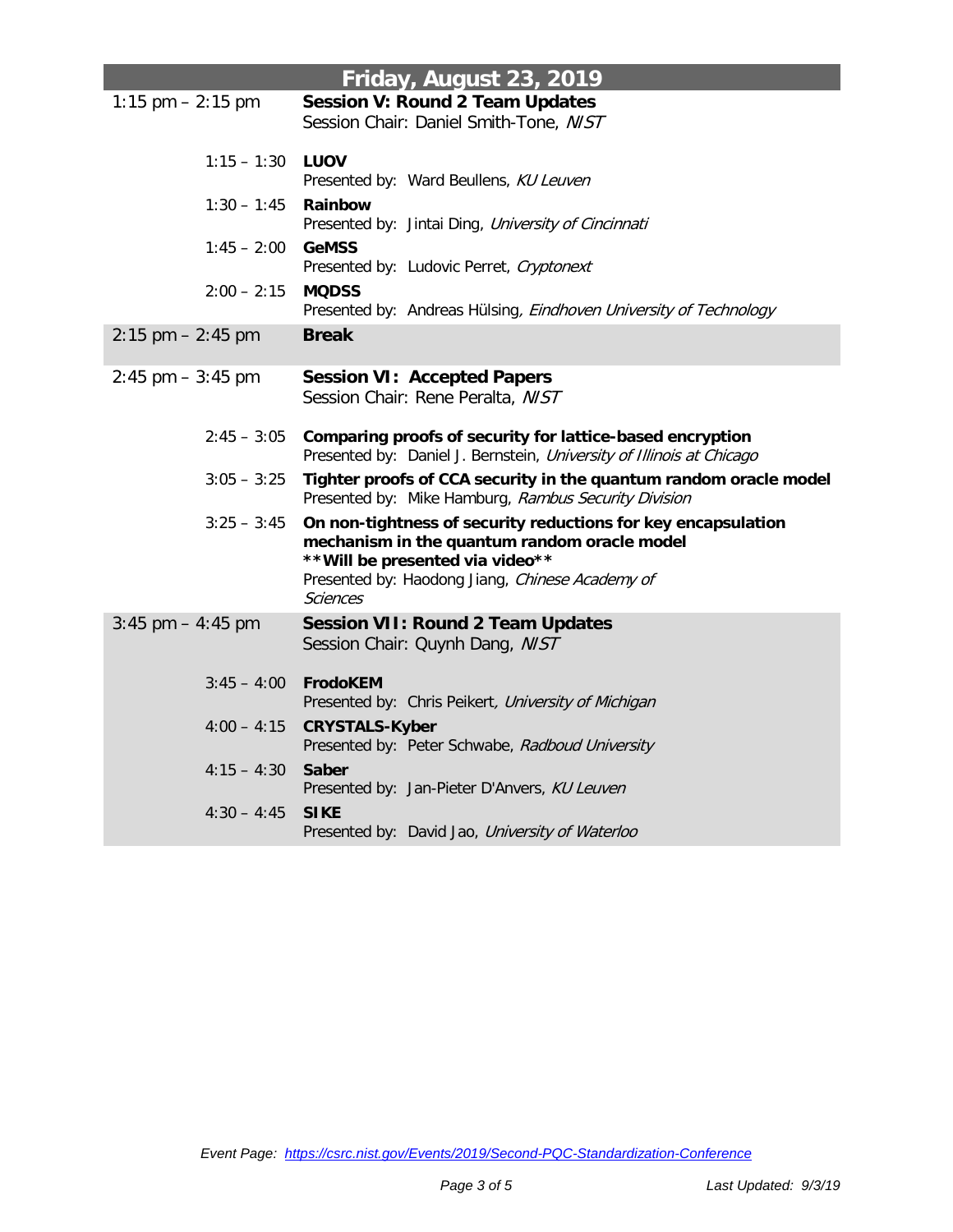| Saturday, August 24, 2019 |                                                                                                                                                   |  |
|---------------------------|---------------------------------------------------------------------------------------------------------------------------------------------------|--|
| $8:00$ am $-12:00$ pm     | <b>Badge Pick Up and on-site registration</b><br>Corwin Pavilion Lobby                                                                            |  |
| $8:30$ am $-10:00$ am     | <b>Session VIII: Round 2 Team Updates</b><br>Session Chair: Yi-Kai Liu, NIST                                                                      |  |
| $8:30 - 8:45$             | <b>Classic McEliece</b><br>Presented by: Edoardo Persichetti, Florida Atlantic University                                                         |  |
| $8:45 - 9:00$             | <b>BIKE</b><br>Presented by: Rafael Misoczki, Intel                                                                                               |  |
| $9:00 - 9:15$             | <b>HQC</b><br>Presented by: Philippe Gaborit, University of Limoges                                                                               |  |
| $9:15 - 9:30$             | <b>ROLLO</b><br>Presented by: Philippe Gaborit, University of Limoges                                                                             |  |
| $9:30 - 9:45$             | <b>RQC</b><br>Presented by: Loic Bidoux, Worldine                                                                                                 |  |
| $9:45 - 10:00$            | <b>LEDAcrypt</b><br>Presented by: Alessandro Barenghi, Politecnico di Milano                                                                      |  |
| 10:00 am $-$ 10:30 am     | <b>Break</b>                                                                                                                                      |  |
| 10:30 am $-$ 12:30 pm     | <b>Session IX: Accepted Papers</b><br>Session Chair: Daniel Apon, NIST                                                                            |  |
| $10:30 - 10:50$           | A Lightweight Implementation of NTRUEncrypt for 8-bit AVR<br><b>Microcontrollers</b><br>Presented by: Johann Großschädl, University of Luxembourg |  |
| $10:50 - 11:10$           | <b>Optimised Lattice-Based Key Encapsulation in Hardware</b><br>Presented by: James Howe, POShield                                                |  |
| $11:10 - 11:30$           | Feasibility and Performance of PQC Algorithms on Microcontrollers<br>Presented by: Jens-Peter Kaps, George Mason University                       |  |
| $11:30 - 11:50$           | Energy Consumption of Round 2 Submissions for NIST PQC<br><b>Standards</b><br>Presented by: Crystal Roma, University of Waterloo                  |  |
| $11:50 - 12:10$           | A Hardware Evaluation Study of NIST Post-Quantum Cryptographic<br><b>Signature schemes</b><br>Presented by: Deepraj Soni, New York University     |  |
| $12:10 - 12:30$           | pqm4: Testing and Benchmarking NIST PQC on ARM Cortex-M4<br>Presented by: Matthias T. Kannwischer, Radboud University                             |  |
| 12:30 pm $-1:45$ pm       | <b>Lunch</b> (De La Guerra Commons)<br>for those staying off campus, tickets can be purchased in the lobby of<br>De La Guerra Commons             |  |